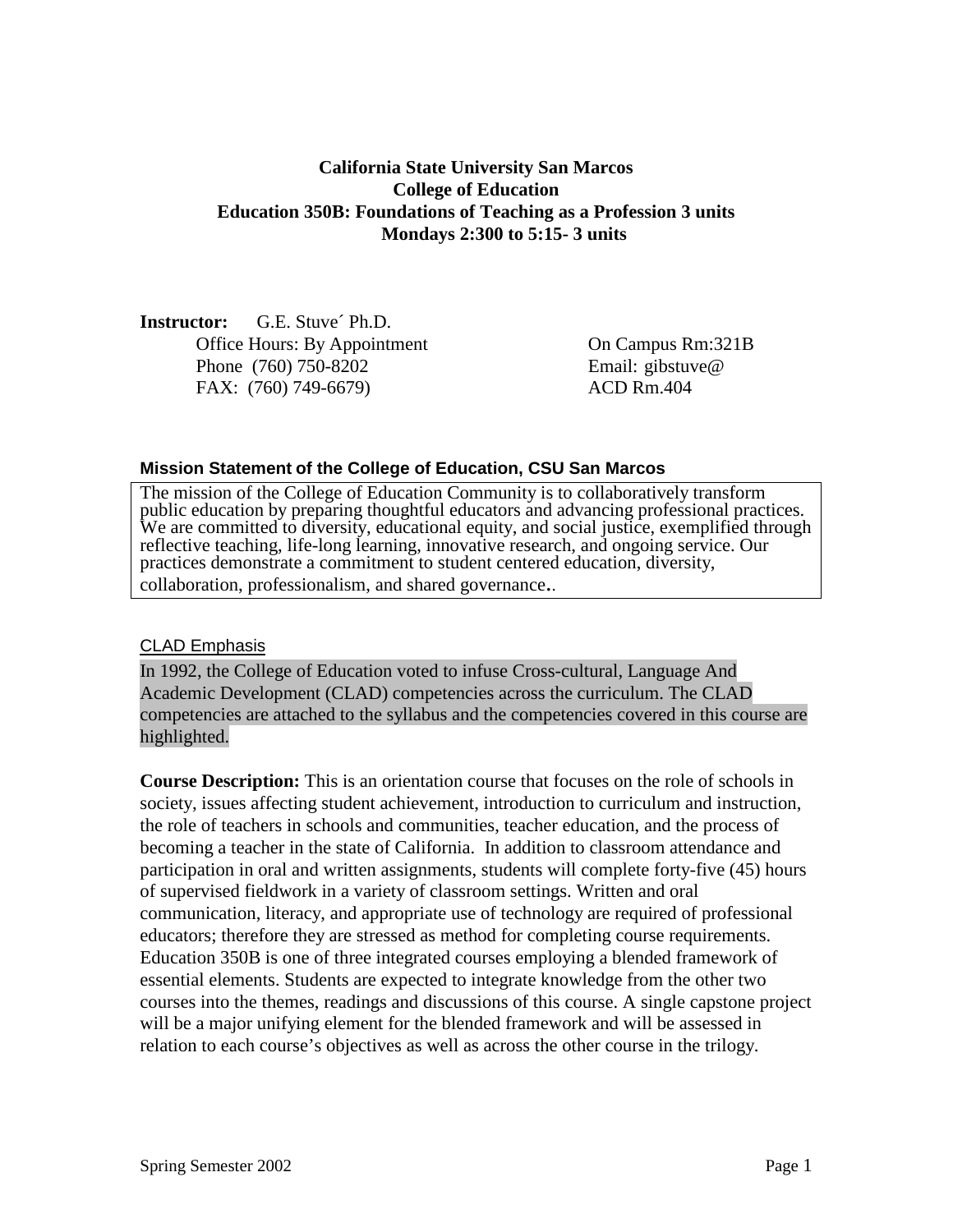**Purpose and Goals:** The intent of this course is to help students appreciate the role of formal education in society, to understand aspects of global education, and to explore some of the major issues facing teachers and the education profession today. The course is intended for individuals interested in becoming teachers, and/or for

those interested in promoting quality education. Upon completion of this course, the student should understand the nature of formalized education in the United States and should be able to assess his/her interest in teaching as a career. Major topics include:

- Understanding the role of schools in society.
- Exploring philosophies and contemporary issues in education.
- Understanding the history, rationale, and legal foundations of inclusive education.
- Understanding the qualifications and credentialing process to teach in California.
- Understanding and appreciating the student as an individual.
- Assessing the roles of teachers in schools and in the education of all children.
- Understanding factors affecting student achievement.
- Understanding critical issues in curriculum and instruction.
- Clarification of motives for choosing teaching as a career.
- Understanding educational reform movements

#### **Required Materials:**

Segall, W.E., and Wilson, A.V. (1998). Introduction to Education: Teaching in a Diverse Society. New York: MacMillan.

Kidder,Tracy (1989). Among Schoolchildren. Boston: Houghton-Mifflin.

Villa, Rachard A. and Thousand, Jacqueline S. (1995). Creating an Inclusinve School. Alexandria, VA: Association for Supervision and Curriculum Development.

### **Suggested Texts/readings**

Meier, Daniel R. (1997). Learning in Small Moments: Life in an Urban Classroom. New York: Teachers College Press.

Kozol, J. (1991). Savage Inequalities: Children in America's Schools. New York: Harper.

State Reports and reform documents; "It's Elementary," "Caught in the Middle," "Ready or Not," "Second to None," and other works supplied and/or approved by the instructor.

Ryan, K. & Cooper, J.M. (1998). Kaleidscope. Houghton-Mifflin.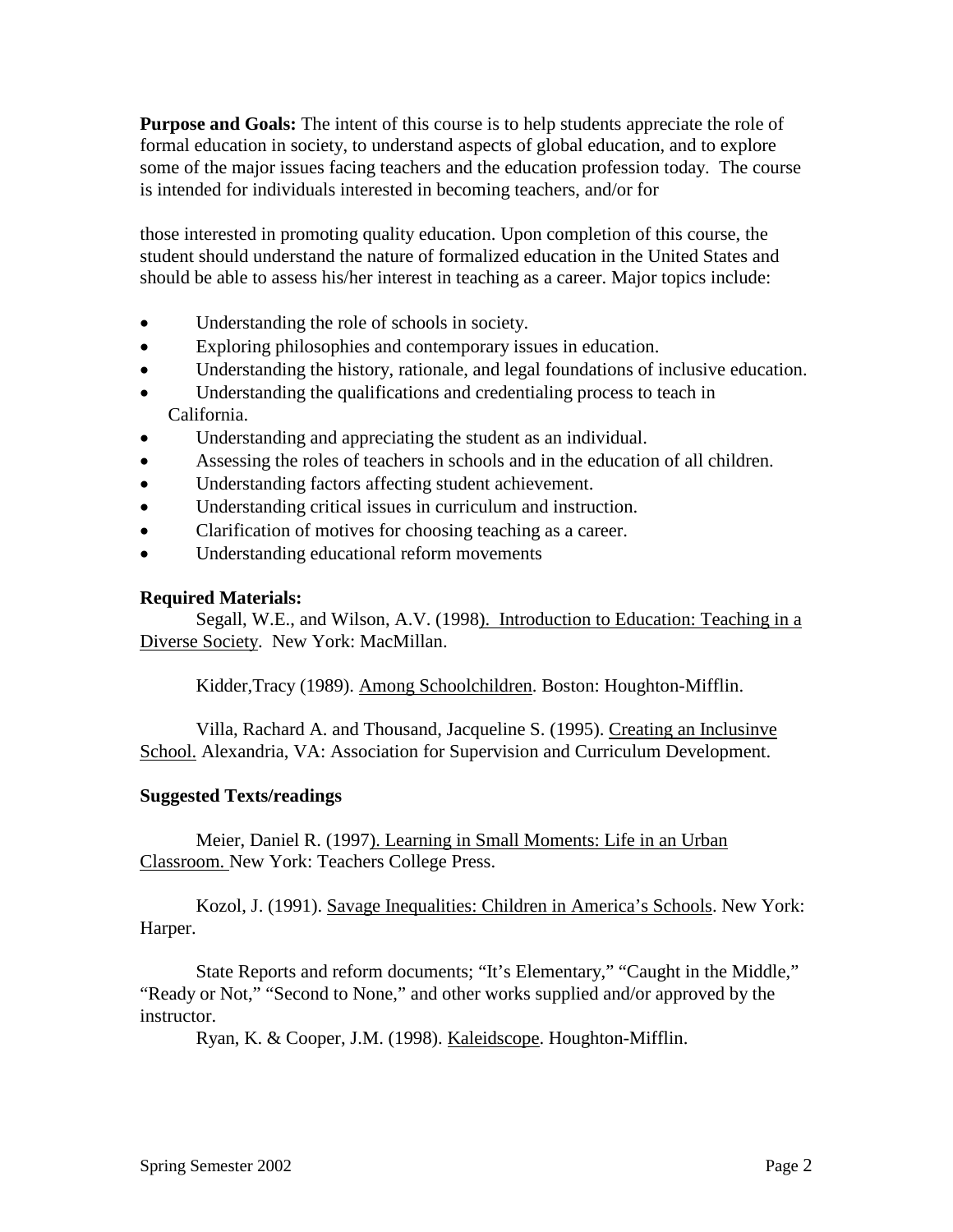### **Course Requirements**

*General Expectations*: This course is designed for dynamic learning where students take an active part in the learning process. It is therefore essential that students come to class prepared to discuss required readings, submit required assignments, conduct research, lead discussions, and participate in group activities.

*Attendance:* **The attendance policy of the College of Education (COE): Due to the dynamic and interactive nature of courses in the COE, all students are expected to attend all classes and participate actively. At a minimum, students must attend more than eighty percent of class time, or s/he may not receive a passing grade for the course at the discretion of the instructor. If you miss two class session or are late (or leave early) more than three sessions, you cannot receive a grade of "A". If you miss three class sessions, your highest possible grade is a "C+" Should you have extenuating circumstances, contact the instructor as soon as possible**

*Fieldwork*: In addition to in-class work, assigned readings, and projects, students will be expected to observe a minimum of 45 hours in public schools. Each student will maintain a journal, documenting interesting observations, analysis and questions generated from observations of classrooms in various educational settings (see guidelines for field experience.) Written reports of these visits and the observation forms will be submitted on three dates listed on the tentative class schedule. These reports will be included in determining the final grade. These "field experiences may be included in the requirements for admission to the CSUSM Teacher Credential program.

*Reading Log*: Students are expected to read and keep a log summarizing at least one article **each week** ( 10 required) selected from newspapers, magazines, and/or professional journals. The articles chosen should relate to education in general and to the topics mentioned in the text and the course syllabus. The "logs" will be due each week starting the second week of class. Entries in the log are to provide the following:

- title, source, and date of the article, and Log #-i.e., "Log # 3
- a brief summary of the main points
- personal reflections

You may be asked to share these articles with other students. The log will be collected and will be reflected in the final grade.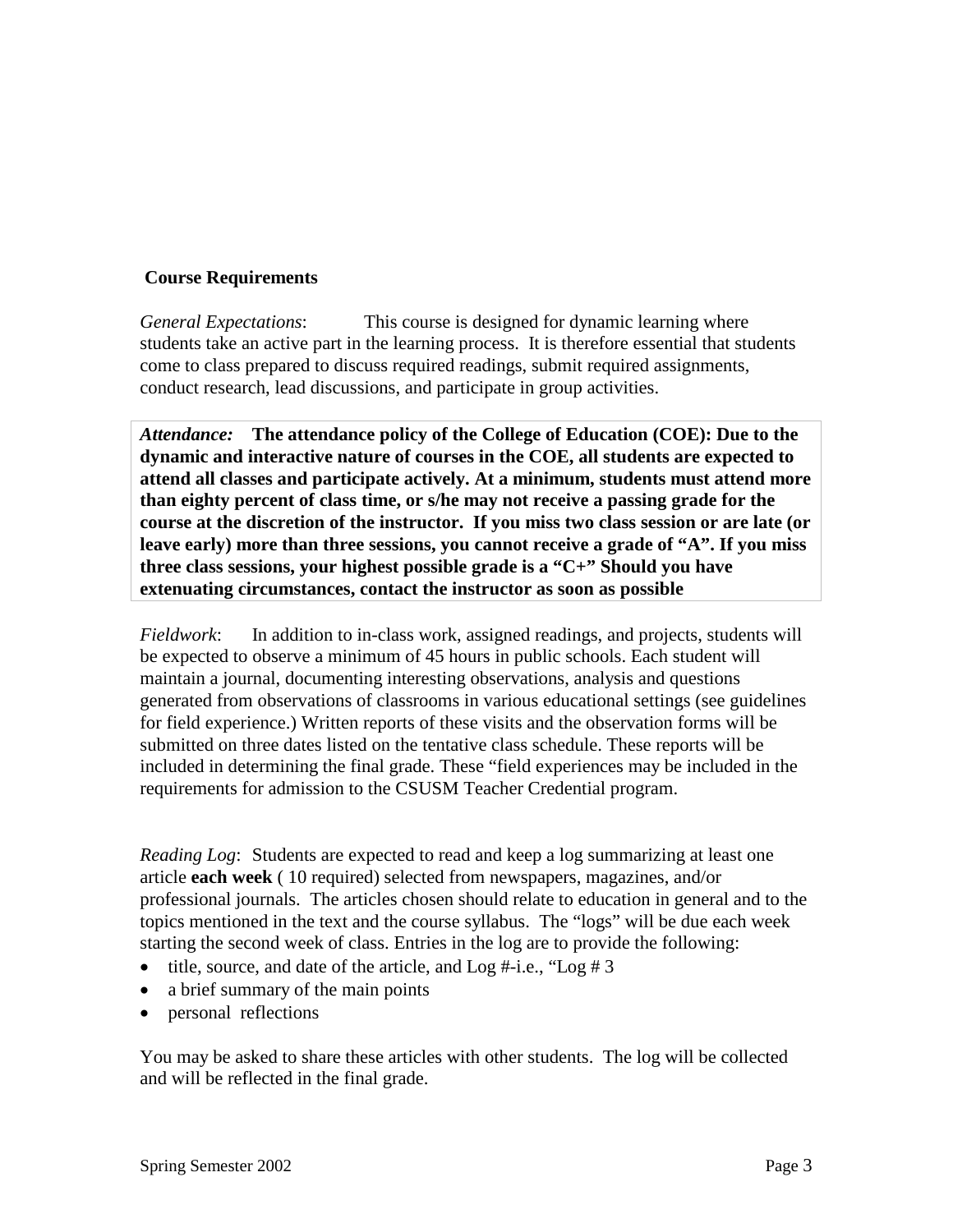*Teacher Interview*: Students will interview a teacher and write a 3 to 4 page summary of the information learned. Specific details will be distributed and discussed in the first class.

*Technology Assignments*: students are expected to demonstrate competency in the use of various forms of technology (i.e., word processing, electronic mail, use of the Internet and/or multimedia presentations).

*Capstone Project:* This project is designed to integrate the material and learning from the three courses included in the integrated program. Each student will participate in a group presentation on a major contemporary issue in education. The topics and the assessment plan for the student learning and performance guidelines will be discussed more thoroughly in class. Students will present a synopsis of their project during the last regular class sessions.

| <b>Bilingual Education</b> | <b>Student Promotion and</b> | <b>Special Education</b> | Title $V$      |
|----------------------------|------------------------------|--------------------------|----------------|
|                            | Retention                    |                          | compensatory   |
|                            |                              |                          | education      |
| Gifted and Talented        | Magnet /Charter              | Zero Tolerance           | Cultural bias  |
| Education                  | Programs/Schools             |                          | in the state   |
|                            |                              |                          | testing        |
|                            |                              |                          | program        |
| Grouping by Ability in     | Resegregation within         | School Mascots and       | <b>State</b>   |
| the elementary             | schools/districts            | symbols                  | testing/reward |
| classroom                  |                              |                          | s and          |
|                            |                              |                          | sanctions      |

Possible Topics for the Capstone Project

Under new provisions of state law, institutions of higher education are to spell out specific behaviors students will be able to perform after successfully completing a course of study. The behaviors listed below have been adopted for this class.

# *Standards of Quality and Effectiveness for Professional Teacher Preparation Programs*

*Students successfully completing Education 350:*

- are aware of their own personal values and biases and recognize ways in which these values and biases affect the teaching and learning of students.
- resist racism and acts of intolerance.

appropriately manage their professional time spent in teaching responsibilities to ensure that academic goals are met.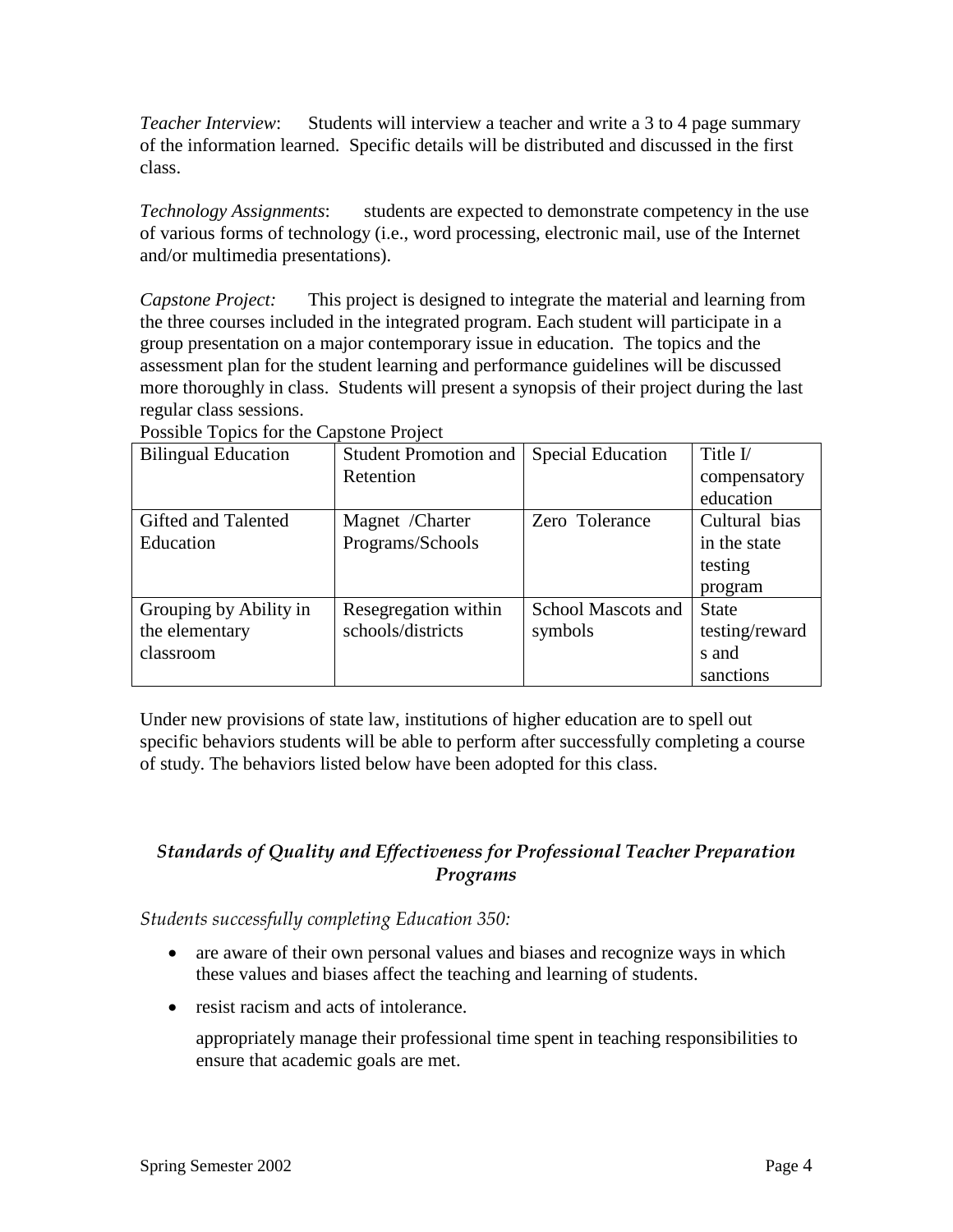- understand and honor legal and professional obligations to protect the privacy, health, and safety of students, families, and other school professionals
- are aware of and act in accordance with ethical considerations
- they model ethical behaviors for students.
- understand and honor all laws relating to professional misconduct and moral fitness.
- know and use principles of universal design to differentiate instruction and develop accommodations and modifications in curriculum, assessment, and instruction in order to ensure that special populations including students with identified disabilities, students with behavior intervention plans, and students considered gifted and talented have access to and actively participate in the general education core curriculum.
- can articulate the rationale for inclusive educational opportunities for all students.
- are familiar with major disability characteristics and strategies for accommodating those differences in the classroom. They know the eligibility criteria for special services (e.g., special education, gifted and talented services
- are familiar with their legal and ethical responsibilities to participate in the Individual Education Program (IEP) process and implement students' IEPs with integrity.
- use pre-referral processes such as the Student Study Team and consultation with general and special education colleagues rather than automatic referral of students to special education or other exceptional services
- collaborate with special educators and other specialized support personnel to plan for, teach, and assess the students with special characteristics for whom they are responsible
- use natural peer supports (e.g., partner learning, peer tutoring, classroom meetings), collaborative teaching and learning methods, and other appropriate materials and technologies (including assistive technologies) to a) create a caring classroom community in which students value one another's differences, b) develop the social competence of and relationships among class members, and c) meet the educational and social/emotional needs of individual students

**Class Assessments/ Grading:** From time to time the instructor will administer a short assessment to determine student comprehension of the concepts being presented in class discussions and lectures.

The following point system will be used in determining the final grade: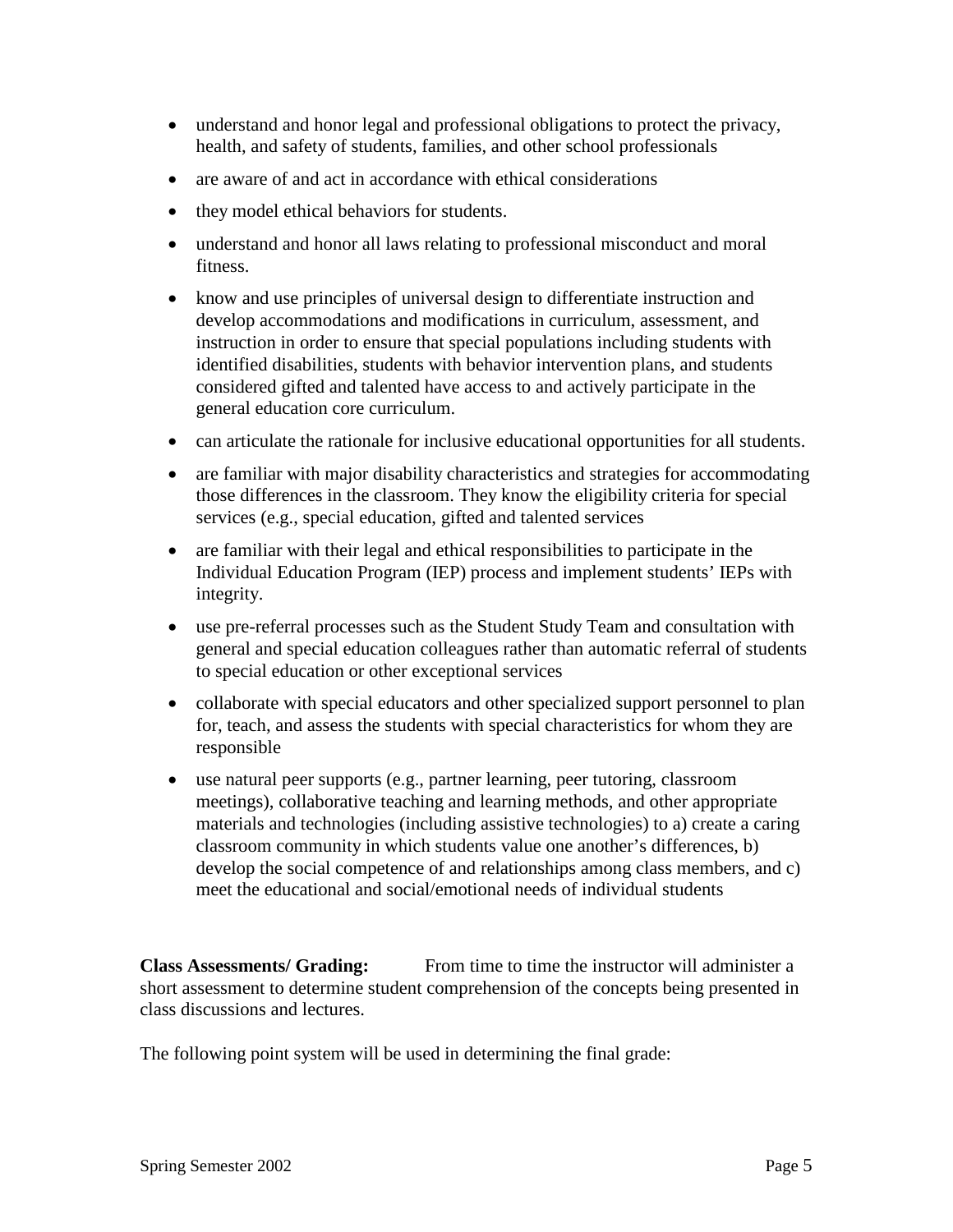Attendance and Class Participation (15 points), Teacher Interview (10 points), Reading Log (20 points), Capstone Project (?? points), Field Experience (25 points), Technology Assignments (5 points).

The total number of points earned out of 100 possible will determine grades.

| A         | 100-93 | $A - 92 - 90$ | $B+88-89$     | B 83-87   | $B - 80 - 82$ |
|-----------|--------|---------------|---------------|-----------|---------------|
| $C_{\pm}$ | 78-79  | $C.73-77$     | $C - 70 - 72$ | $D$ 60-69 | F 59-         |

# **TENTATIVE CLASS SCHEDULE**

| <b>Date</b> | <b>Topic</b>                                                                                                                                                                                  | <b>Assignment</b>                                         |
|-------------|-----------------------------------------------------------------------------------------------------------------------------------------------------------------------------------------------|-----------------------------------------------------------|
| 2/4         | Course overview, introductions, field experience<br>guidelines, class discussion-"Why do you want to<br>become a teacher"<br>Overview of the credentialing process, and future<br>assignments | <b>Read S&amp;W</b><br>Ch.1 & 4<br>Interview a<br>teacher |
| 2/11        | Discussion of teacher interviews-lecture on Historical<br>Foundations-Current and past roles of schools in<br>society                                                                         | .Read S&W<br>Ch.11                                        |
| 2/18        | <b>Fieldwork Discussion #1.</b> –focus on school climate,<br>children at play                                                                                                                 | Technology<br>assignment<br>Read S&W                      |
|             | Discuss of categorical programs: GATE, Special<br>Education, LEP/NEP (ELL). Title I, etc.                                                                                                     | Ch.8                                                      |
| 2/25        | School Governance, role of the state, county and local<br>school districts. Superintendent, Board power and<br>responsibilities                                                               | Read S&W<br>Chapters 14<br>& 9                            |
| 3/4         | <b>Teacher Unions- Teacher Ethics and School Law</b>                                                                                                                                          | <b>S&amp;W Ch. 6</b>                                      |
| 3/11        | <b>Educational Philosophies. Field Experience</b><br>Discussion #2.                                                                                                                           | <b>S&amp;W Ch. 7</b>                                      |
| 3/18        | Curriculum and Instruction, Trends in Education                                                                                                                                               | <b>S&amp;W Ch. 9</b>                                      |
| 3/25        | Standards, assessments including; STAR.PSAA,<br>API, HSEE and SAT 9.                                                                                                                          | Instructor<br>handouts                                    |
| 4/1         | <b>Spring Break Holiday-No Class</b>                                                                                                                                                          |                                                           |